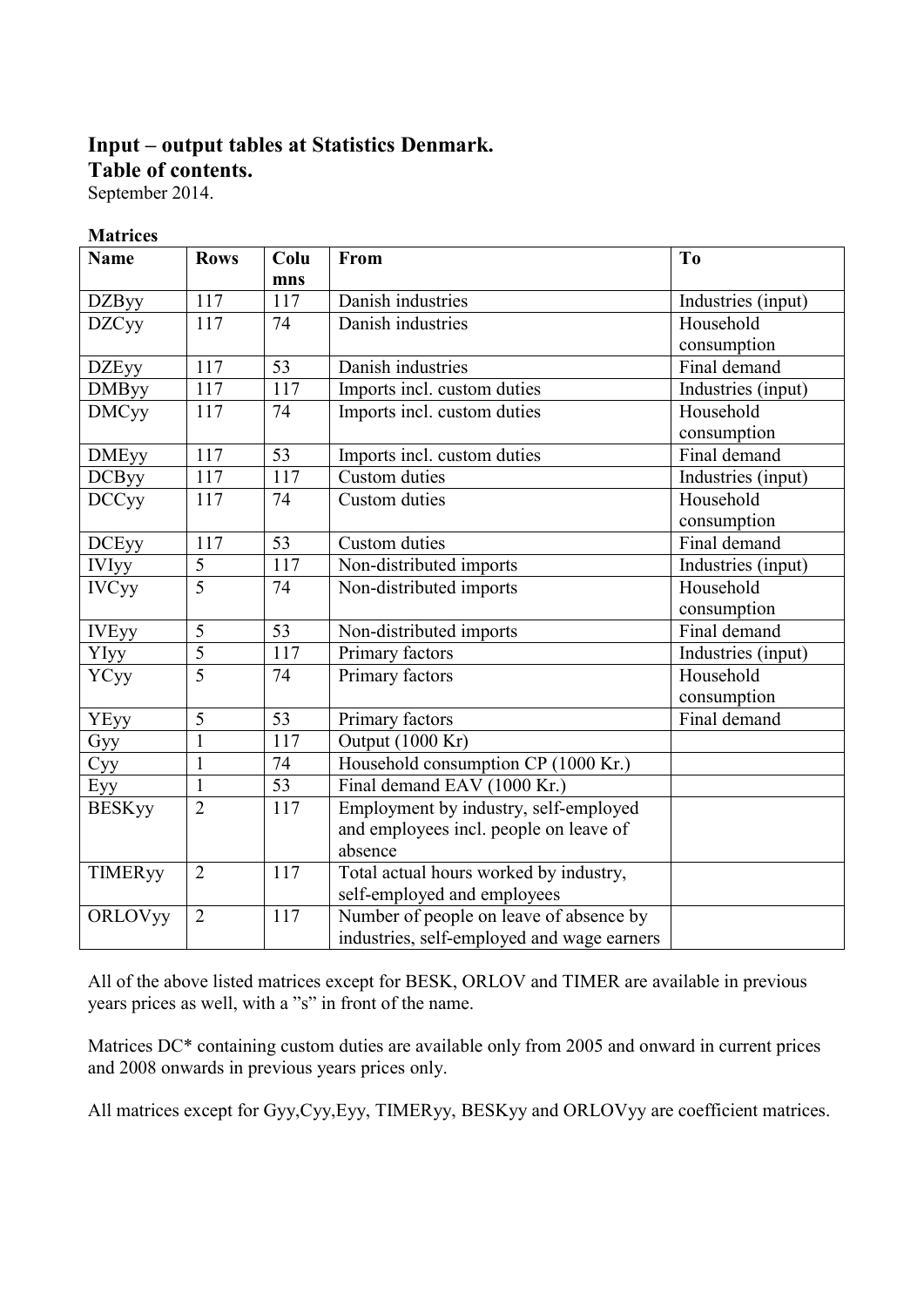## **Industries**

|                 | <b>Industry</b> | <b>Text</b>                                               |
|-----------------|-----------------|-----------------------------------------------------------|
| $\mathbf{1}$    | 010000          | Agriculture and horticulture                              |
| $\overline{2}$  | 020000          | Forestry                                                  |
| $\overline{3}$  | 030000          | Fishing                                                   |
| $\overline{4}$  | 060000          | Extraction of oil and gas                                 |
| 5               | 080090          | Extraction of gravel and stone                            |
| 6               | 090000          | Mining support service activities                         |
| $\overline{7}$  | 100010          | Production of meat and meat products                      |
| $\overline{8}$  | 100020          | Processing and preserving of fish                         |
| 9               | 100030          | Manufacture of dairy products                             |
| 10              | 100040          | Manufacture of grain mill and bakery products             |
| 11              | 100050          | Other manufacture of food products                        |
| 12              | 110000          | Manufacture of beverages                                  |
| 13              | 120000          | Manufacture of tobacco products                           |
| 14              | 130000          | Manufacture of textiles                                   |
| 15              | 140000          | Manufacture of wearing apparel                            |
| 16              | 150000          | Manufacture of leather and footwear                       |
| 17              | 160000          | Manufacture of wood and wood products                     |
| 18              | 170000          | Manufacture of paper and paper products                   |
| 19              | 180000          | Printing etc.                                             |
| 20              | 190000          | Oil refinery etc.                                         |
| $\overline{21}$ | 200010          | Manufacture of basic chemicals                            |
| 22              | 200020          | Manufacture of paints and soap etc.                       |
| 23              | 210000          | Pharmaceuticals                                           |
| 24              | 220000          | Manufacture of rubber and plastic products                |
| 25              | 230010          | Manufacture of glass and ceramic products                 |
| 26              | 230020          | Manufacture of concrete and bricks                        |
| 27              | 240000          | Manufacture of basic metals                               |
| 28              | 250000          | Manufacture of fabricated metal products                  |
| 29              | 260010          | Manufacture of computers and communication equipment etc. |
| 30              | 260020          | Manufacture of other electronic products                  |
| $\overline{31}$ | 270010          | Manufacture of electric motors, etc.                      |
| $\overline{32}$ | 270020          | Manufacture of wires and cables                           |
| $\overline{33}$ | 270030          | Manufacture of household appliances, lamps, etc.          |
| 34              | 280010          | Manufacture of engines, windmills and pumps               |
| $\overline{35}$ | 280020          | Manufacture of other machinery                            |
| 36              | 290000          | Manufacture of motor vehicles and related parts           |
| $\overline{37}$ | 300000          | Manufacture of ships and other transport equipment        |
| 38              | 310000          | Manufacture of furniture                                  |
| 39              | 320010          | Manufacture of medical instruments, etc.                  |
| 40              | 320020          | Manufacture of toys and other manufacturing               |
| 41              | 330000          | Repair and installation of machinery and equipment        |
| 42              | 350010          | Production and distribution of electricity                |
| 43              | 350020          | Manufacture and distribution of gas                       |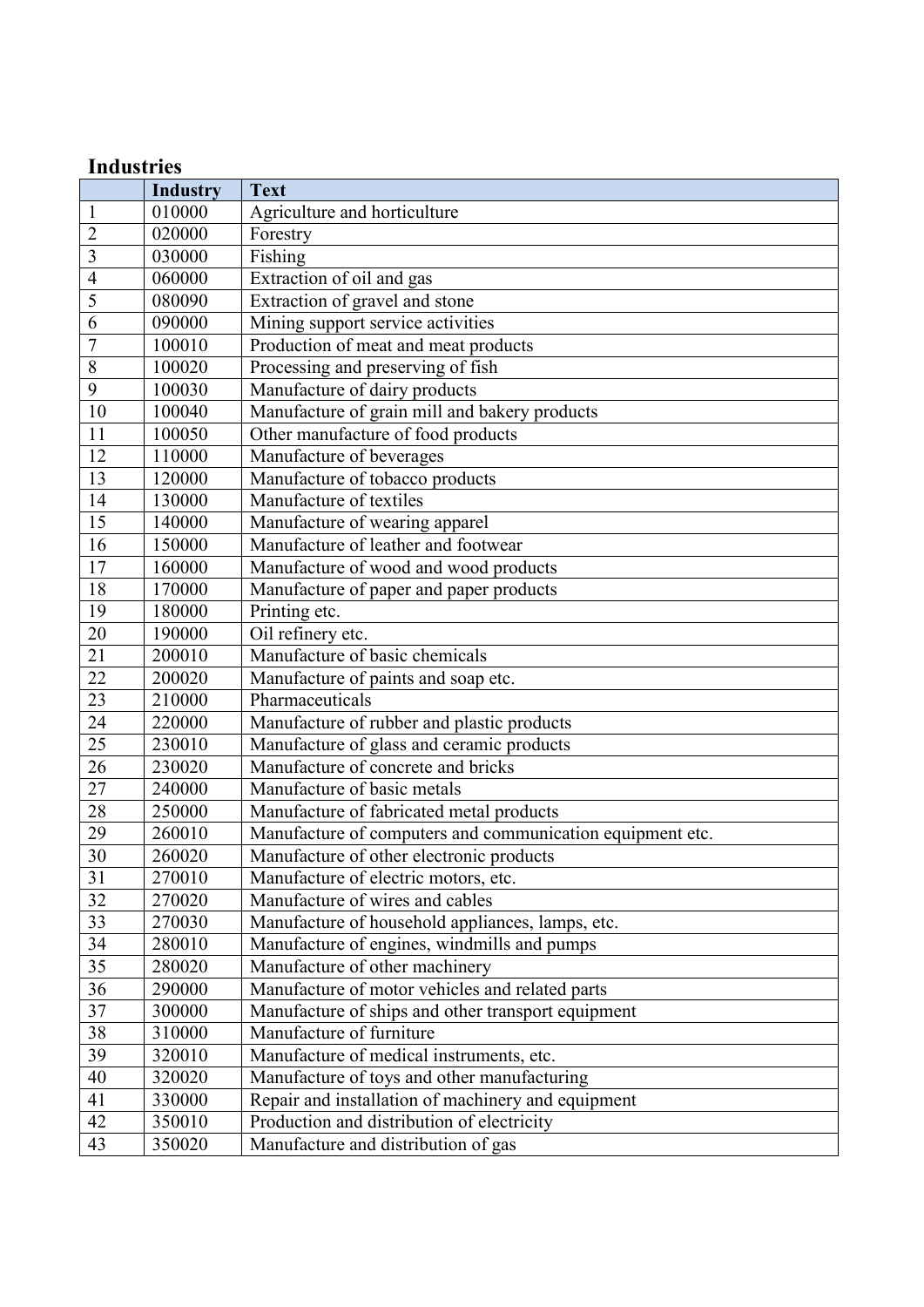| 44              | 350030 | Steam and hot water supply                                              |  |  |
|-----------------|--------|-------------------------------------------------------------------------|--|--|
| 45              | 360000 | Water collection, purification and supply                               |  |  |
| 46              | 370000 | Sewerage                                                                |  |  |
| 47              | 383900 | Waste management and materials recovery                                 |  |  |
| 48              | 410009 | Construction of new buildings                                           |  |  |
| 49              | 420000 | Civil engeneering                                                       |  |  |
| 50              | 430003 | Professionel repair and maintenance of buildings                        |  |  |
| 51              | 430004 | Own-account repair and maintenance of buildings                         |  |  |
| 52              | 450010 | Sale of motor vehicles                                                  |  |  |
| 53              | 450020 | Repair and maintenance of motor vehicles etc.                           |  |  |
| 54              | 460000 | Wholesale                                                               |  |  |
| 55              | 470000 | Retail sale                                                             |  |  |
| 56              | 490010 | Passenger rail transport, interurban                                    |  |  |
| 57              | 490020 | Transport by suburban trains, buses and taxi operation, etc.            |  |  |
| 58              | 490030 | Freight transport by road and via pipeline                              |  |  |
| 59              | 500000 | Water transport                                                         |  |  |
| 60              | 510000 | Air transport                                                           |  |  |
| 61              | 520000 | Support activities for transportation                                   |  |  |
| 62              | 530000 | Postal and courier activities                                           |  |  |
| 63              | 550000 | Hotels and similar accommodation                                        |  |  |
| 64              | 560000 | Restaurants                                                             |  |  |
| 65              | 580010 | Publishing                                                              |  |  |
| 66              | 580020 | Publishing of computer games and other software                         |  |  |
|                 |        |                                                                         |  |  |
| 67              | 590000 | Motion picture and television programme production, and sound recording |  |  |
|                 |        | activities                                                              |  |  |
| 68              | 600000 | Radio and television broadcasting                                       |  |  |
| 69              | 610000 | Telecommunications                                                      |  |  |
| $70\,$          | 620000 | Information technology service activities                               |  |  |
| 71              | 630000 | Information service activities                                          |  |  |
| 72              | 640010 | Monetary intermediation                                                 |  |  |
| 73              | 640020 | Mortgage credit institutes, etc.                                        |  |  |
| 74              | 650000 | Insurance and pension funding                                           |  |  |
| $\overline{75}$ | 660000 | Other financial activities                                              |  |  |
| 76              | 680010 | Buying and selling of real estate                                       |  |  |
| $77\,$          | 680030 | Renting of residential buildings                                        |  |  |
| $78\,$          | 680023 | Owner-occupied dwellings                                                |  |  |
| 79              | 680024 | Renting of non-residential buildings                                    |  |  |
| 80              | 690010 | Legal activities                                                        |  |  |
| 81              | 690020 | Accounting and bookkeeping activities                                   |  |  |
| 82              | 700000 | Business consultancy activities                                         |  |  |
| 83              | 710000 | Architectural and engineering activities                                |  |  |
| 84              | 720001 | Scientific research and development (market)                            |  |  |
| 85              | 720002 | Scientific research and development (non-market)                        |  |  |
| 86              | 730000 | Advertising and market research                                         |  |  |
| 87              | 740000 | Other technical business services                                       |  |  |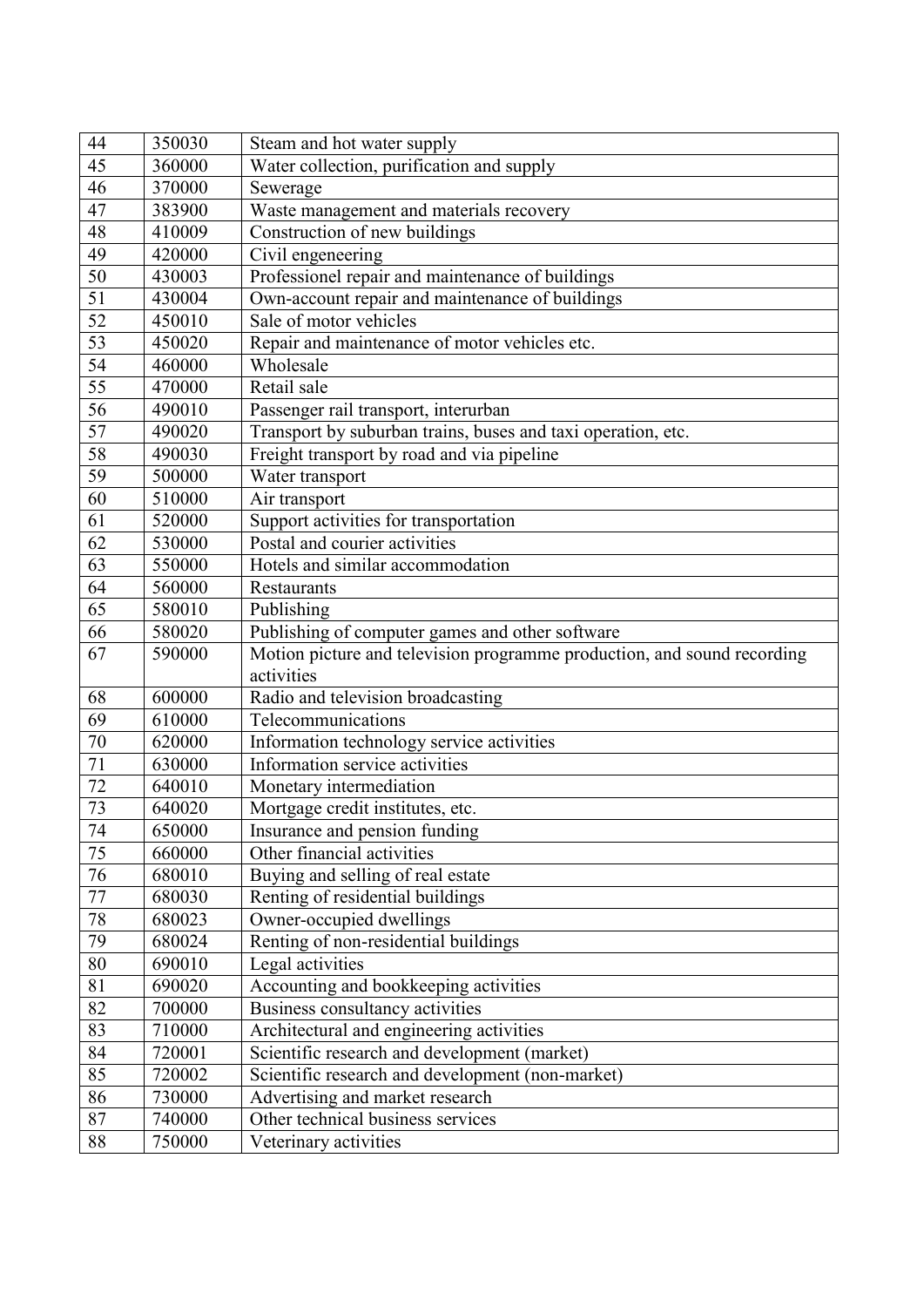| 89              | 770000 | Rental and leasing activities                                       |
|-----------------|--------|---------------------------------------------------------------------|
| 90              | 780000 | <b>Employment activities</b>                                        |
| 91              | 790000 | Travel agent activities                                             |
| $\overline{92}$ | 800000 | Security and investigation activities                               |
| 93              | 810000 | Services to buildings, cleaning and landscape activities            |
| 94              | 820000 | Other business service activities                                   |
| 95              | 840010 | Public administration                                               |
| 96              | 840022 | Rescue service ect. (market)                                        |
| 97              | 840021 | Defence, public order, security and justice activities (non-market) |
| 98              | 850010 | Primary education                                                   |
| 99              | 850020 | Secondary education                                                 |
| 100             | 850030 | Higher education                                                    |
| 101             | 850042 | Adult and other education (market)                                  |
| 102             | 850041 | Adult and other education (non-market)                              |
| 103             | 860010 | Hospital activities                                                 |
| 104             | 860020 | Medical and dental practice activities                              |
| 105             | 870000 | Residential care activities                                         |
| 106             | 880000 | Social work activities without accommodation                        |
| 107             | 900000 | Theatres, concerts, and arts activities                             |
| 108             | 910001 | Libraries, museums and other cultural activities (market)           |
| 109             | 910002 | Libraries, museums and other cultural activities (non-market)       |
| 110             | 920000 | Gambling and betting activities                                     |
| 111             | 930011 | Sports activities (market)                                          |
| 112             | 930012 | Sports activities (non-market)                                      |
| 113             | 930020 | Amusement and recreation activities                                 |
| 114             | 940000 | Activities of membership organizations                              |
| 115             | 950000 | Repair of personal goods                                            |
| 116             | 960000 | Other personal service activities                                   |
| 117             | 970000 | Activities of households as employers of domestic personnel         |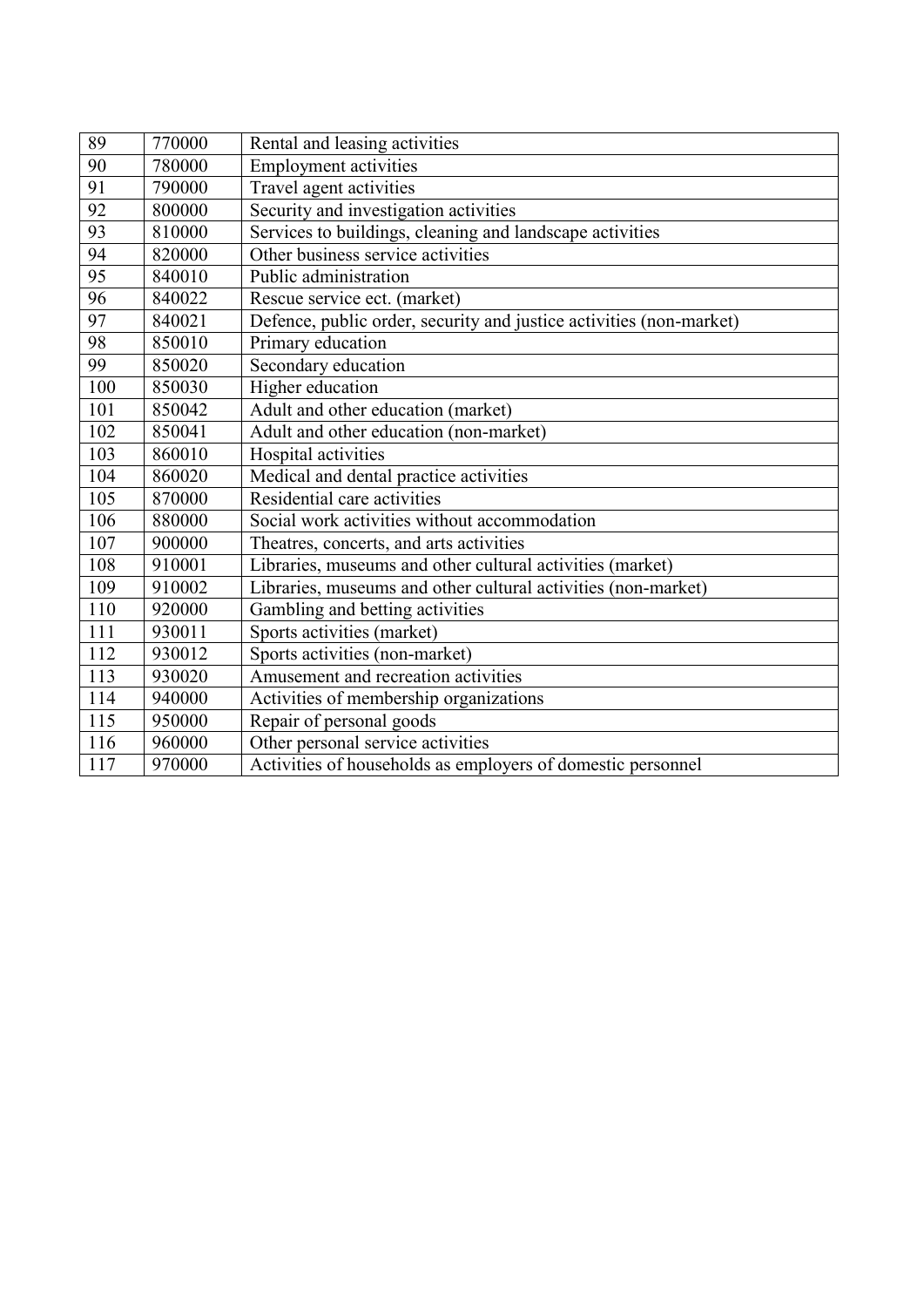### **Household consumption**

| Column          | <b>COICOP</b> | <b>Text</b>                                    |  |  |
|-----------------|---------------|------------------------------------------------|--|--|
| number          | code          |                                                |  |  |
| 1               | 01110         | Bread and cereals                              |  |  |
| $\overline{2}$  | 01120         | Meat                                           |  |  |
| 3               | 01130         | Fish                                           |  |  |
| $\overline{4}$  | 01141         | Eggs                                           |  |  |
| 5               | 01142         | Milk, cream, yoghurt etc.                      |  |  |
| 6               | 01143         | Cheese                                         |  |  |
| $\overline{7}$  | 01150         | Butter, oils and fats                          |  |  |
| 8               | 01167         | Fruit and vegetables except potatoes           |  |  |
| 9               | 01179         | Potatoes etc.                                  |  |  |
| 10              | 01181         | Sugar                                          |  |  |
| 11              | 01182         | Ice cream, chocolate and confectionery         |  |  |
| 12              | 01190         | Food products n.e.c.                           |  |  |
| 13              | 01210         | Coffee, tea and cocoa                          |  |  |
| 14              | 01220         | Mineral waters, soft drinks and juices         |  |  |
| 15              | 02112         | Wine and spirits                               |  |  |
| 16              | 02130         | Beer                                           |  |  |
| 17              | 02900         | Tobacco etc.                                   |  |  |
| 18              | 03113         | Garments and clothing materials etc.           |  |  |
| 19              | 03140         | Laundering, dry cleaning etc.                  |  |  |
| 20              | 03200         | Footwear                                       |  |  |
| 21              | 04100         | Actual rentals for housing                     |  |  |
| 22              | 04200         | Imputed rentals for housing                    |  |  |
| $\overline{23}$ | 04300         | Regular maintenance and repair of the dwelling |  |  |
| 24              | 04401         | Water supply and sewerage services             |  |  |
| 25              | 04402         | Refuse collection, other services n.e.c.       |  |  |
| 26              | 04510         | Electricity                                    |  |  |
| 27              | 04520         | Gas                                            |  |  |
| 28              | 04530         | Liquid fuels                                   |  |  |
| 29              | 04545         | Hot water, steam etc.                          |  |  |
| 30              | 05100         | Furniture, furnishings, carpets etc.           |  |  |
| 31              | 05200         | Household textiles                             |  |  |
| 32              | 05312         | Major household appliances                     |  |  |
| 33              | 05330         | Repair of major household appliances           |  |  |
| 34              | 05400         | Glass, tableware and household utensils        |  |  |
| 35              | 05500         | Tools and equipment for house and garden       |  |  |
| 36              | 05610         | Non-durable household goods                    |  |  |
| 37              | 05620         | Domestic services and home care services       |  |  |
| 38              | 06112         | Medical and pharmaceutical products            |  |  |
| 39              | 06130         | Therapeutic appliances and equipment           |  |  |
| 40              | 06200         | Out-patient services                           |  |  |
| 41              | 06300         | Hospital services                              |  |  |
| 42              | 07100         | Purchase of vehicles                           |  |  |
| 43              | 07213         | Maintenance and repairs of motor vehicles      |  |  |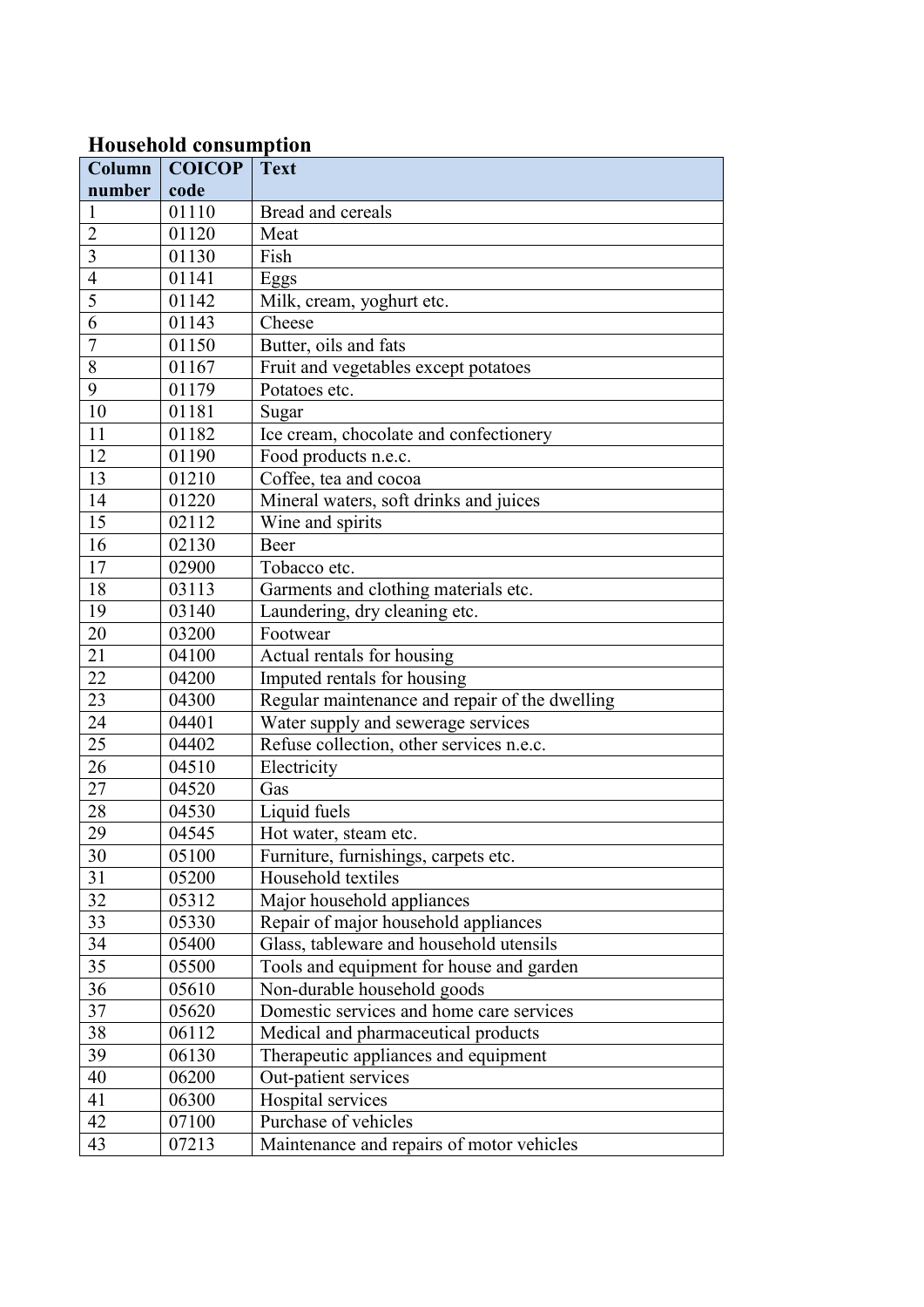| 44              | 07220 | <b>Fuels and lubricants</b>                               |
|-----------------|-------|-----------------------------------------------------------|
| $\overline{45}$ | 07240 | Other services in respect of personal transport equipment |
| 46              | 07300 | <b>Transport services</b>                                 |
| $\overline{47}$ | 08100 | Postal services                                           |
| 48              | 08200 | Telephone and telefax equipment                           |
| 49              | 08300 | Telephone and telefax services                            |
| 50              | 09110 | Radio and television sets etc.                            |
| 51              | 09120 | Photographic equipment etc.                               |
| $\overline{52}$ | 09130 | Data processing equipment                                 |
| $\overline{53}$ | 09140 | Recording media for pictures and sound                    |
| 54              | 09150 | Repair of a/v and data processing equipment               |
| $\overline{55}$ | 09200 | Other major durables for recreation and culture           |
| 56              | 09300 | Other recreational items and equipment                    |
| $\overline{57}$ | 09400 | Recreational and cultural services                        |
| 58              | 09513 | Books, newspapers and periodicals                         |
| 59              | 09540 | Stationery and drawing materials etc.                     |
| 60              | 09600 | Package holidays                                          |
| 61              | 10000 | Education                                                 |
| 62              | 11100 | Catering                                                  |
| 63              | 11200 | Accommodation services                                    |
| 64              | 12110 | Hairdressing salons etc.                                  |
| 65              | 12123 | Appliances, articles and products for personal care       |
| 66              | 12310 | Jewellery, clocks and watches                             |
| 67              | 12320 | Other personal effects                                    |
| 68              | 12401 | Retirement homes, day-care centres etc.                   |
| 69              | 12402 | Kindergartens, creches etc.                               |
| 70              | 12500 | Insurance                                                 |
| 71              | 12600 | Financial services n.e.c.                                 |
| 72              | 12700 | Other services n.e.c.                                     |
| 73              | 09998 | Consumption of non-residents on the economic territory    |
| 74              | 09999 | Consumption of residents in the ROW                       |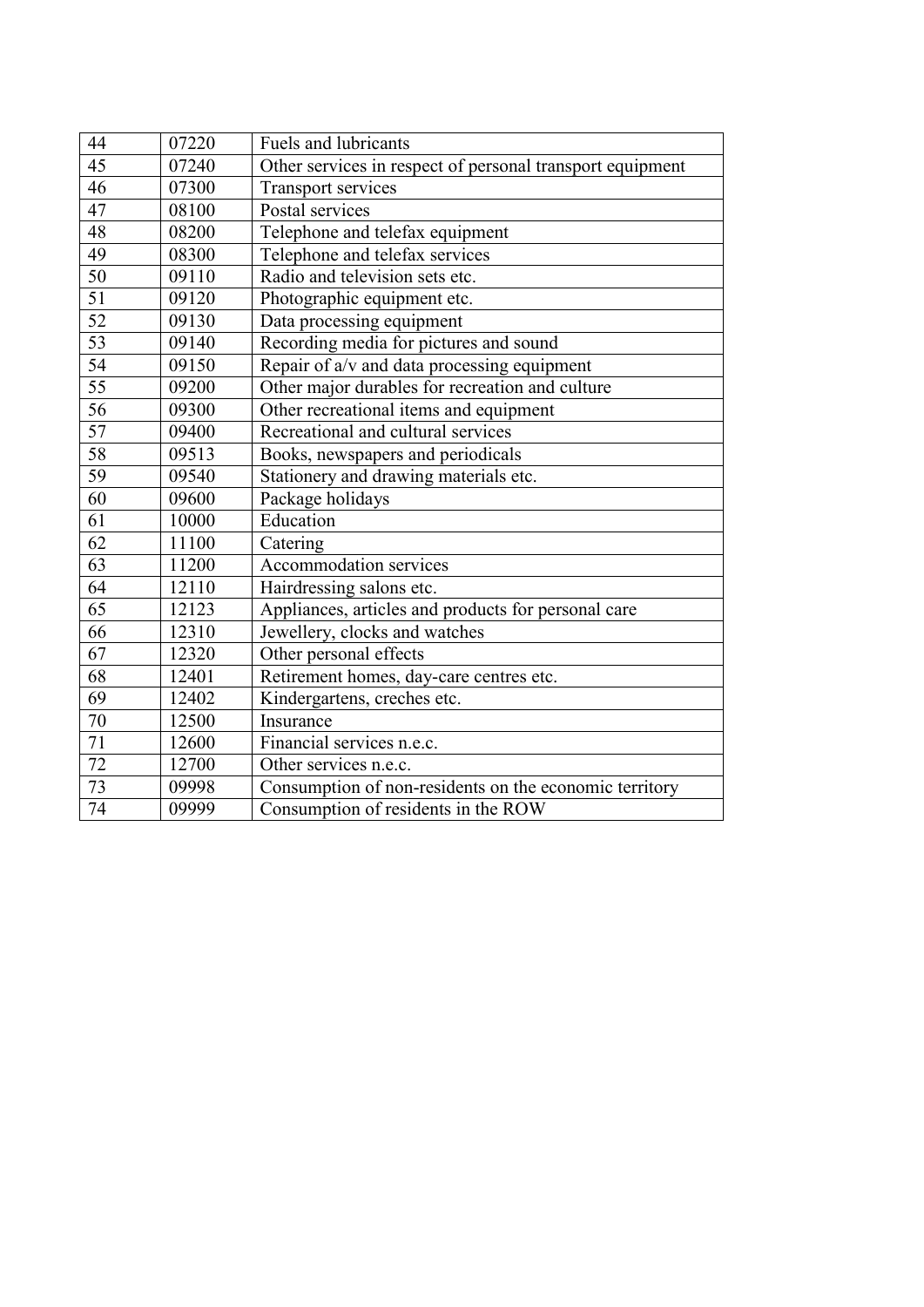# **Final demand**

| Column                                              | <b>Transaction</b>                              | <b>COICOP</b> | <b>Text</b>                                         |  |  |
|-----------------------------------------------------|-------------------------------------------------|---------------|-----------------------------------------------------|--|--|
| number                                              | code                                            |               |                                                     |  |  |
| Household consumption, total                        |                                                 |               |                                                     |  |  |
| $\mathbf{1}$                                        | 3110                                            |               |                                                     |  |  |
| Non-profit institutions serving households (NPISH)  |                                                 |               |                                                     |  |  |
| $\overline{c}$                                      | 3130                                            | 06300         | Hospital services                                   |  |  |
| $\overline{3}$                                      | 3130                                            | 09400         | Recreational and cultural services                  |  |  |
| $\overline{4}$                                      | 3130                                            | 10000         | Education                                           |  |  |
| $\overline{5}$                                      | 3130                                            | 12401         | Retirement homes, day-care centres etc.             |  |  |
| 6                                                   | 3130                                            | 12402         | Kindergartens, creches etc.                         |  |  |
| $\overline{7}$                                      | 3130                                            | 12700         | Other services n.e.c.                               |  |  |
|                                                     | Individual government consumption. marketed     |               |                                                     |  |  |
| $8\,$                                               | 3141                                            | 01190         | Food products n.e.c.                                |  |  |
| $\overline{9}$                                      | 3141                                            | 03200         | Footwear                                            |  |  |
| 10                                                  | 3141                                            | 04300         | Regular maintenance and repair of the dwelling      |  |  |
| 11                                                  | 3141                                            | 05100         | Furniture, furnishings, carpets etc.                |  |  |
| 12                                                  | 3141                                            | 05200         | Household textiles                                  |  |  |
| 13                                                  | 3141                                            | 05620         | Domestic services and home care services            |  |  |
| 14                                                  | 3141                                            | 06112         | Medical and pharmaceutical products                 |  |  |
| 15                                                  | 3141                                            | 06130         | Therapeutic appliances and equipment                |  |  |
| 16                                                  | 3141                                            | 06200         | Out-patient services                                |  |  |
| 17                                                  | 3141                                            | 07100         | Purchase of vehicles                                |  |  |
| 18                                                  | 3141                                            | 07300         | Transport services                                  |  |  |
| 19                                                  | 3141                                            | 09130         | Data processing equipment                           |  |  |
| 20                                                  | 3141                                            | 12123         | Appliances, articles and products for personal care |  |  |
| 21                                                  | 3141                                            | 12500         | Insurance                                           |  |  |
|                                                     | Individual government consumption, non-marketed |               |                                                     |  |  |
| 22                                                  | 3142                                            | 06130         | Therapeutic appliances and equipment                |  |  |
| 23                                                  | 3142                                            | 06200         | Out-patient services                                |  |  |
| 24                                                  | 3142                                            | 06300         | Hospital services                                   |  |  |
| 25                                                  | 3142                                            | 09400         | Recreational and cultural services                  |  |  |
| $\overline{26}$                                     | 3142                                            | 10000         | Education                                           |  |  |
| 27                                                  | 3142                                            | 12401         | Retirement homes, day-care centres etc.             |  |  |
| 28                                                  | 3142                                            | 12402         | Kindergartens, creches etc.                         |  |  |
| <b>Collective government consumption (by COFOG)</b> |                                                 |               |                                                     |  |  |
| 29                                                  | 3200                                            | 010           | General public services                             |  |  |
| $30\,$                                              | 3200                                            | 020           | Defence                                             |  |  |
| $\overline{31}$                                     | 3200                                            | 030           | Public order and safety                             |  |  |
| 32                                                  | 3200                                            | 040           | Economic affairs                                    |  |  |
| $\overline{33}$                                     | 3200                                            | 050           | Environmental protection                            |  |  |
| $\overline{34}$                                     | 3200                                            | 060           | Housing and community amenities                     |  |  |
| 35                                                  | 3200                                            | 070           | Health                                              |  |  |
| 36                                                  | 3200                                            | 080           | Recreation, culture and religion                    |  |  |
| $\overline{37}$                                     | 3200                                            | 090           | Education                                           |  |  |
| $\overline{38}$                                     | 3200                                            | 100           | Social protection                                   |  |  |